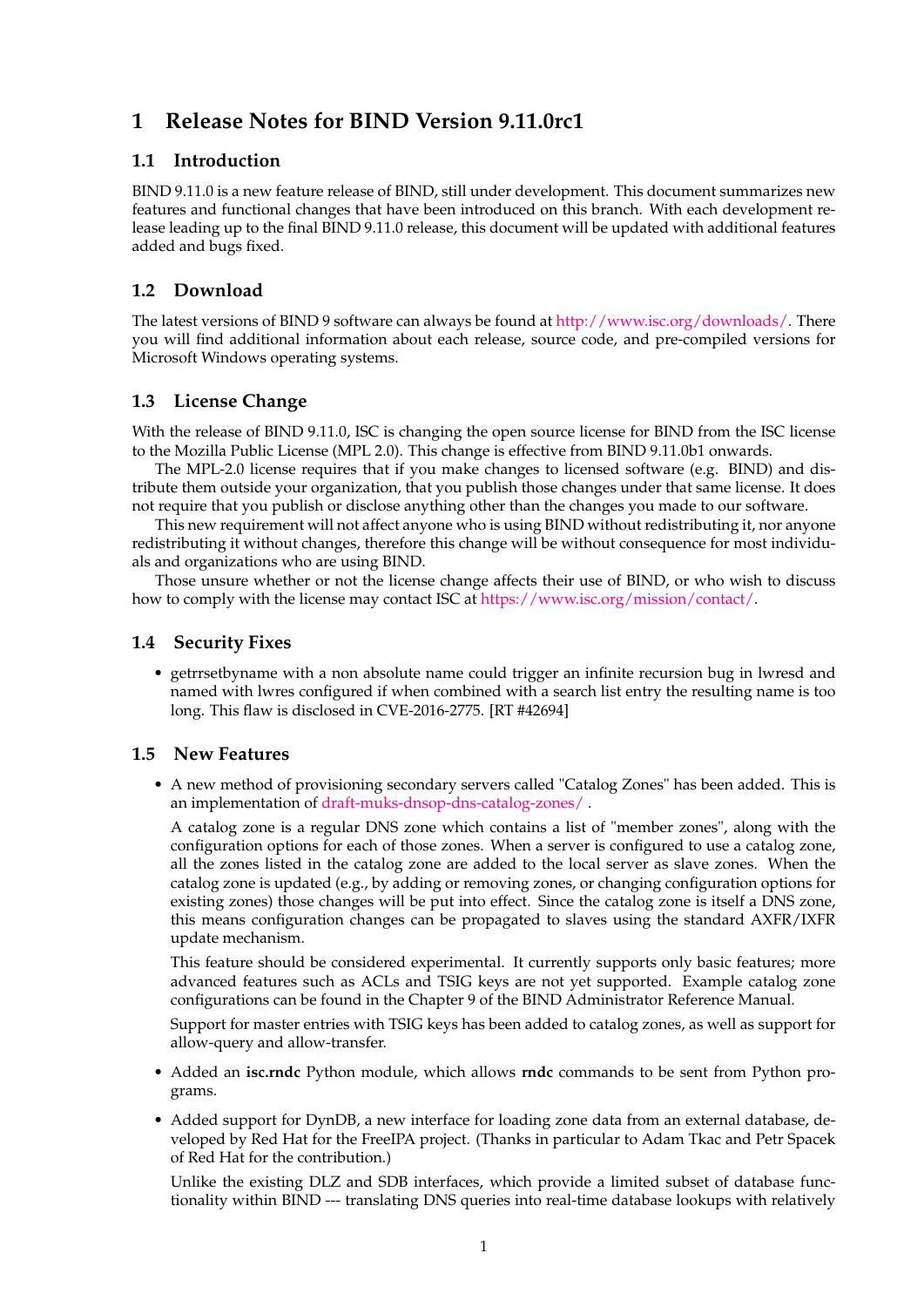poor performance and with no ability to handle DNSSEC-signed data --- DynDB is able to fully implement and extend the database API used natively by BIND.

A DynDB module could pre-load data from an external data source, then serve it with the same performance and functionality as conventional BIND zones, and with the ability to take advantage of database features not available in BIND, such as multi-master replication.

• Fetch quotas are now compiled in by default: they no longer require BIND to be configured with **--enable-fetchlimit**, as was the case when the feature was introduced in BIND 9.10.3.

These quotas limit the queries that are sent by recursive resolvers to authoritative servers experiencing denial-of-service attacks. They can both reduce the harm done to authoritative servers and also avoid the resource exhaustion that can be experienced by recursive servers when they are being used as a vehicle for such an attack.

- **–** fetches-per-server limits the number of simultaneous queries that can be sent to any single authoritative server. The configured value is a starting point; it is automatically adjusted downward if the server is partially or completely non-responsive. The algorithm used to adjust the quota can be configured via the fetch-quota-params option.
- **–** fetches-per-zone limits the number of simultaneous queries that can be sent for names within a single domain. (Note: Unlike "fetches-per-server", this value is not self-tuning.)

Statistics counters have also been added to track the number of queries affected by these quotas.

• Added support for **dnstap**, a fast, flexible method for capturing and logging DNS traffic, developed by Robert Edmonds at Farsight Security, Inc., whose assistance is gratefully acknowledged.

To enable **dnstap** at compile time, the **fstrm** and **protobuf-c** libraries must be available, and BIND must be configured with --enable-dnstap.

A new utility **dnstap-read** has been added to allow **dnstap** data to be presented in a humanreadable format.

**rndc dnstap -roll** causes **dnstap** output files to be rolled like log files -- the most recent output file is renamed with a .0 suffix, the next most recent with .1, etc. (Note that this only works when **dnstap** output is being written to a file, not to a UNIX domain socket.) An optional numerical argument specifies how many backup log files to retain; if not specified or set to 0, there is no limit.

**rndc dnstap -reopen** simply closes and reopens the **dnstap** output channel without renaming the output file.

For more information on **dnstap**, see [http://dnstap.info.](http://dnstap.info)

• New statistics counters have been added to track traffic sizes, as specified in RSSAC002. Query and response message sizes are broken up into ranges of histogram buckets: TCP and UDP queries of size 0-15, 16-31, ..., 272-288, and 288+, and TCP and UDP responses of size 0-15, 16-31, ..., 4080- 4095, and 4096+. These values can be accessed via the XML and JSON statistics channels at, for example, <http://localhost:8888/xml/v3/traffic> or [http://localhost:8888/json/v1/traffic.](http://localhost:8888/json/v1/traffic)

Statistics for RSSAC02v3 traffic-volume, traffic-sizes and rcode-volume reporting are now collected.

• A new DNSSEC key management utility, **dnssec-keymgr**, has been added. This tool is meant to run unattended (e.g., under **cron**). It reads a policy definition file (default /etc/dnssec-policy. conf) and creates or updates DNSSEC keys as necessary to ensure that a zone's keys match the defined policy for that zone. New keys are created whenever necessary to ensure rollovers occur correctly. Existing keys' timing metadata is adjusted as needed to set the correct rollover period, prepublication interval, etc. If the configured policy changes, keys are corrected automatically. See the **dnssec-keymgr** man page for full details.

Note: **dnssec-keymgr** depends on Python and on the Python lex/yacc module, PLY. The other Python-based tools, **dnssec-coverage** and **dnssec-checkds**, have been refactored and updated as part of this work.

dnssec-keymgr now takes a -r randomfile option.

(Many thanks to Sebastián Castro for his assistance in developing this tool at the IETF 95 Hackathon in Buenos Aires, April 2016.)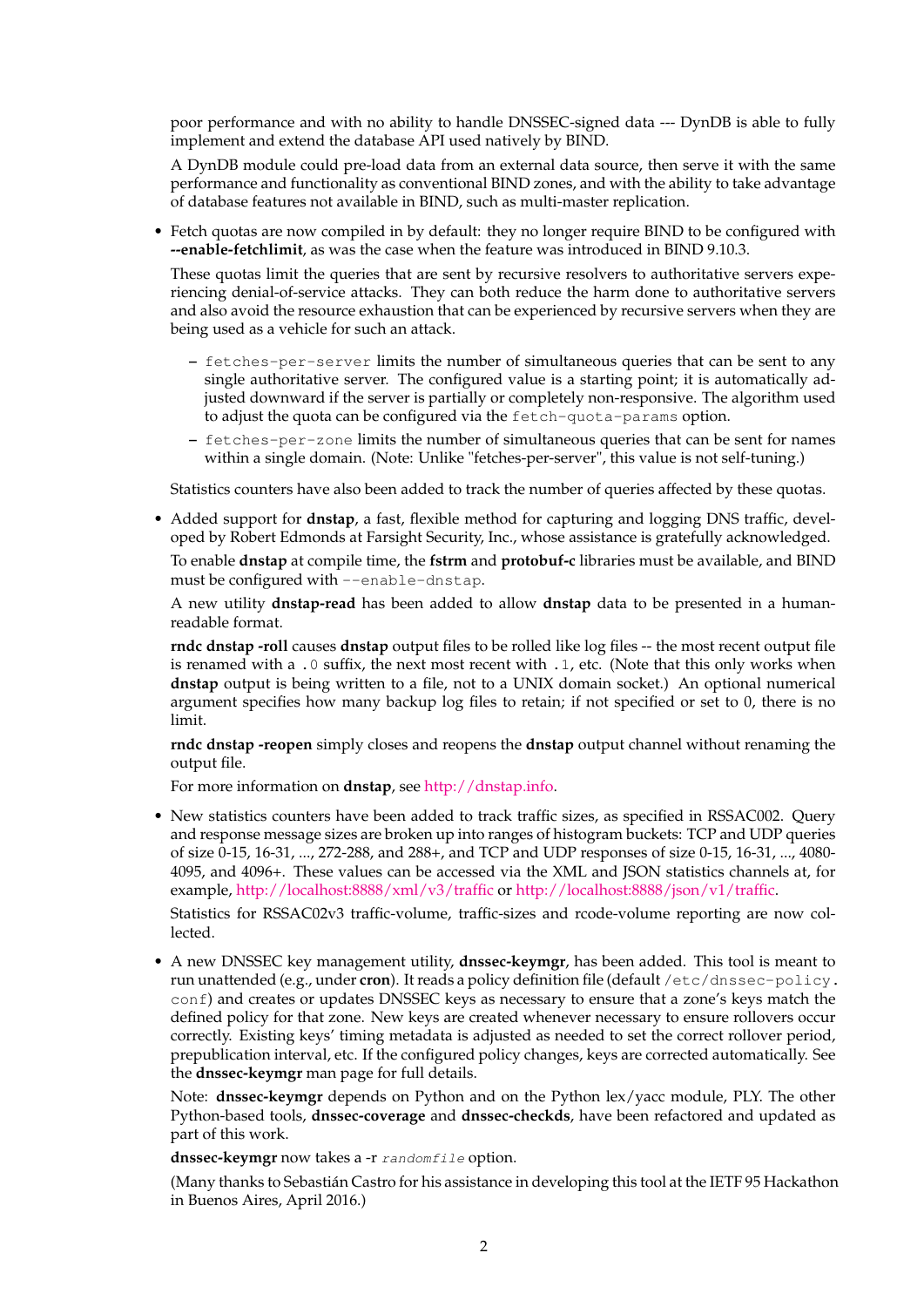- The serial number of a dynamically updatable zone can now be set using **rndc signing -serial number zonename**. This is particularly useful with inline-signing zones that have been reset. Setting the serial number to a value larger than that on the slaves will trigger an AXFR-style transfer.
- When answering recursive queries, SERVFAIL responses can now be cached by the server for a limited time; subsequent queries for the same query name and type will return another SERVFAIL until the cache times out. This reduces the frequency of retries when a query is persistently failing, which can be a burden on recursive servers. The SERVFAIL cache timeout is controlled by servf ail-ttl, which defaults to 1 second and has an upper limit of 30.
- The new **rndc nta** command can now be used to set a "negative trust anchor" (NTA), disabling DNSSEC validation for a specific domain; this can be used when responses from a domain are known to be failing validation due to administrative error rather than because of a spoofing attack. NTAs are strictly temporary; by default they expire after one hour, but can be configured to last up to one week. The default NTA lifetime can be changed by setting the nta-lifetime in named. conf. When added, NTAs are stored in a file (viewname.nta) in order to persist across restarts of the **named** server.
- The EDNS Client Subnet (ECS) option is now supported for authoritative servers; if a query contains an ECS option then ACLs containing geoip or ecs elements can match against the address encoded in the option. This can be used to select a view for a query, so that different answers can be provided depending on the client network.
- The EDNS EXPIRE option has been implemented on the client side, allowing a slave server to set the expiration timer correctly when transferring zone data from another slave server.
- A new masterfile-style zone option controls the formatting of text zone files: When set to full, the zone file will dumped in single-line-per-record format.
- **dig +ednsopt** can now be used to set arbitrary EDNS options in DNS requests.
- **dig +ednsflags** can now be used to set yet-to-be-defined EDNS flags in DNS requests.
- **dig +[no]ednsnegotiation** can now be used enable / disable EDNS version negotiation.
- **dig +header-only** can now be used to send queries without a question section.
- **dig +ttlunits** causes **dig** to print TTL values with time-unit suffixes: w, d, h, m, s for weeks, days, hours, minutes, and seconds.
- **dig +zflag** can be used to set the last unassigned DNS header flag bit. This bit is normally zero.
- **dig +dscp=value** can now be used to set the DSCP code point in outgoing query packets.
- **dig +mapped** can now be used to determine if mapped IPv4 addresses can be used.
- **nslookup** will now look up IPv6 as well as IPv4 addresses by default. [RT #40420]
- serial-update-method can now be set to date. On update, the serial number will be set to the current date in YYYYMMDDNN format.
- **dnssec-signzone -N date** also sets the serial number to YYYYMMDDNN.
- **named -L filename** causes **named** to send log messages to the specified file by default instead of to the system log.
- The rate limiter configured by the serial-query-rate option no longer covers NOTIFY messages; those are now separately controlled by notify-rate and startup-notify-rate (the latter of which controls the rate of NOTIFY messages sent when the server is first started up or reconfigured).
- The default number of tasks and client objects available for serving lightweight resolver queries have been increased, and are now configurable via the new lwres-tasks and lwres-clients options in named.conf. [RT #35857]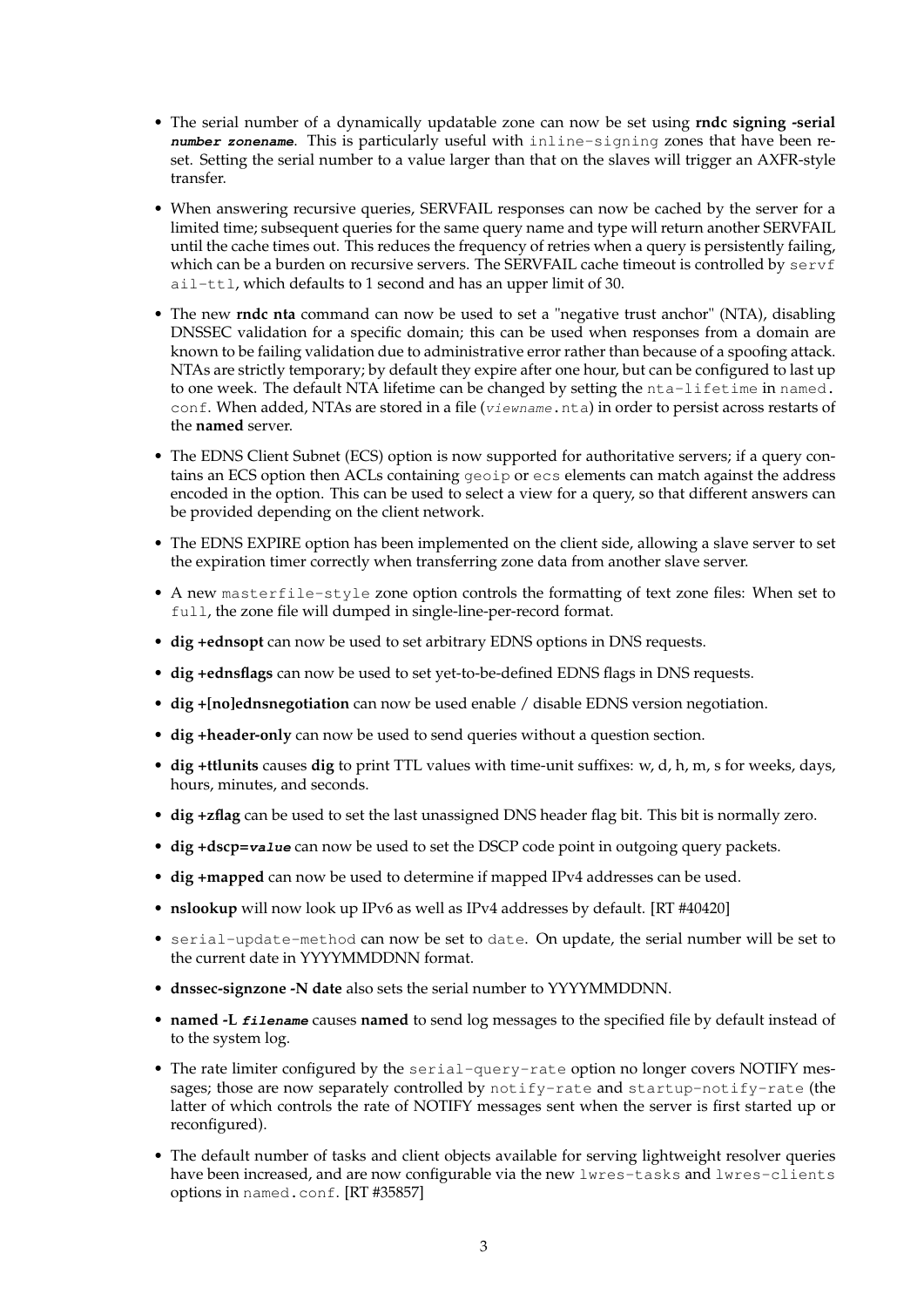- Log output to files can now be buffered by specifying **buffered yes;** when creating a channel.
- **delv +tcp** will exclusively use TCP when sending queries.
- **named** will now check to see whether other name server processes are running before starting up. This is implemented in two ways: 1) by refusing to start if the configured network interfaces all return "address in use", and 2) by attempting to acquire a lock on a file specified by the lock-file option or the **-X** command line option. The default lock file is /var/run/named/named.lock. Specifying none will disable the lock file check.
- **rndc delzone** can now be applied to zones which were configured in named.conf; it is no longer restricted to zones which were added by **rndc addzone**. (Note, however, that this does not edit named.conf; the zone must be removed from the configuration or it will return when **named** is restarted or reloaded.)
- **rndc modzone** can be used to reconfigure a zone, using similar syntax to **rndc addzone**.
- **rndc showzone** displays the current configuration for a specified zone.
- When BIND is built with the **lmdb** library (Lightning Memory-Mapped Database), **named** will store the configuration information for zones that are added via **rndc addzone** in a database, rather than in a flat "NZF" file. This dramatically improves performance for **rndc delzone** and **rndc modzone**: deleting or changing the contents of a database is much faster than rewriting a text file.

On startup, if **named** finds an existing NZF file, it will automatically convert it to the new NZD database format.

To view the contents of an NZD, or to convert an NZD back to an NZF file (for example, to revert back to an earlier version of BIND which did not support the NZD format), use the new command **named-nzd2nzf** [RT #39837]

• Added server-side support for pipelined TCP queries. Clients may continue sending queries via TCP while previous queries are processed in parallel. Responses are sent when they are ready, not necessarily in the order in which the queries were received.

To revert to the former behavior for a particular client address or range of addresses, specify the address prefix in the "keep-response-order" option. To revert to the former behavior for all clients, use "keep-response-order { any; };".

- The new **mdig** command is a version of **dig** that sends multiple pipelined queries and then waits for responses, instead of sending one query and waiting the response before sending the next. [RT #38261]
- To enable better monitoring and troubleshooting of RFC 5011 trust anchor management, the new **rndc managed-keys** can be used to check status of trust anchors or to force keys to be refreshed. Also, the managed-keys data file now has easier-to-read comments. [RT #38458]
- An **--enable-querytrace** configure switch is now available to enable very verbose query trace logging. This option can only be set at compile time. This option has a negative performance impact and should be used only for debugging. [RT #37520]
- A new **tcp-only** option can be specified in **server** statements to force **named** to connect to the specified server via TCP. [RT #37800]
- The **nxdomain-redirect** option specifies a DNS namespace to use for NXDOMAIN redirection. When a recursive lookup returns NXDOMAIN, a second lookup is initiated with the specified name appended to the query name. This allows NXDOMAIN redirection data to be supplied by multiple zones configured on the server, or by recursive queries to other servers. (The older method, using a single **type redirect** zone, has better average performance but is less flexible.) [RT #37989]
- The following types have been implemented: CSYNC, NINFO, RKEY, SINK, TA, TALINK.
- A new **message-compression** option can be used to specify whether or not to use name compression when answering queries. Setting this to **no** results in larger responses, but reduces CPU consumption and may improve throughput. The default is **yes**.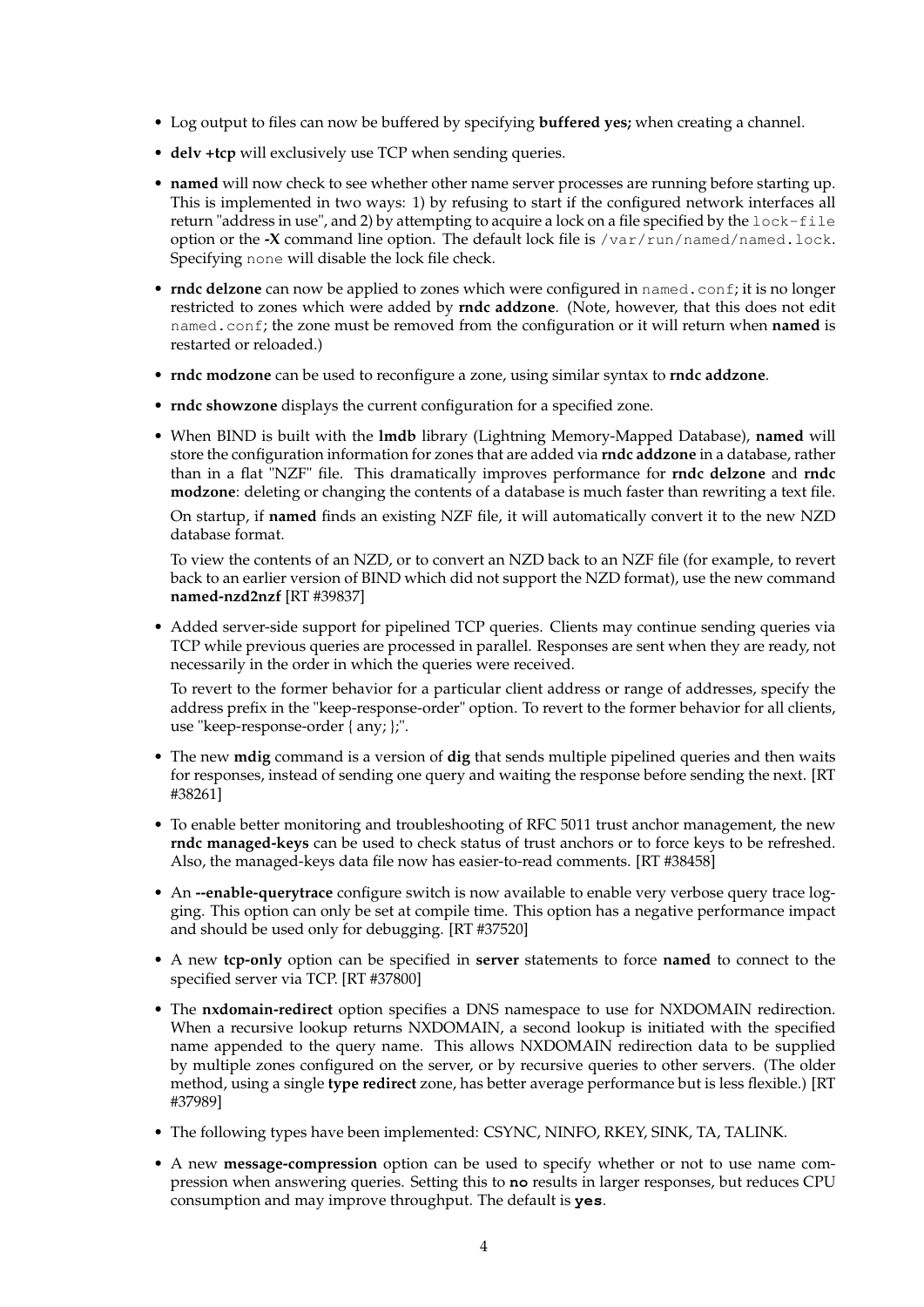- A **read-only** option is now available in the **controls** statement to grant non-destructive control channel access. In such cases, a restricted set of **rndc** commands are allowed, which can report information from **named**, but cannot reconfigure or stop the server. By default, the control channel access is *not* restricted to these read-only operations. [RT #40498]
- When loading a signed zone, **named** will now check whether an RRSIG's inception time is in the future, and if so, it will regenerate the RRSIG immediately. This helps when a system's clock needs to be reset backwards.
- The new **minimal-any** option reduces the size of answers to UDP queries for type ANY by implementing one of the strategies in "draft-ietf-dnsop-refuse-any": returning a single arbitrarilyselected RRset that matches the query name rather than returning all of the matching RRsets. Thanks to Tony Finch for the contribution. [RT #41615]
- **named** now provides feedback to the owners of zones which have trust anchors configured (**trustedkeys**, **managed-keys**, **dnssec-validation auto;** and **dnssec-lookaside auto;**) by sending a daily query which encodes the keyids of the configured trust anchors for the zone. This is controlled by **trust-anchor-telemetry** and defaults to yes.

#### **1.6 Feature Changes**

- The ISC DNSSEC Lookaside Validation (DLV) service is scheduled to be disabled in 2017. A warning is now logged when **named** is configured to use this service, either explicitly or via dnsseclookaside auto;. [RT #42207]
- The timers returned by the statistics channel (indicating current time, server boot time, and most recent reconfiguration time) are now reported with millisecond accuracy. [RT #40082]
- Updated the compiled-in addresses for H.ROOT-SERVERS.NET and L.ROOT-SERVERS.NET.
- ACLs containing **geoip asnum** elements were not correctly matched unless the full organization name was specified in the ACL (as in **geoip asnum "AS1234 Example, Inc.";**). They can now match against the AS number alone (as in **geoip asnum "AS1234";**).
- When using native PKCS#11 cryptography (i.e., **configure --enable-native-pkcs11**) HSM PINs of up to 256 characters can now be used.
- NXDOMAIN responses to queries of type DS are now cached separately from those for other types. This helps when using "grafted" zones of type forward, for which the parent zone does not contain a delegation, such as local top-level domains. Previously a query of type DS for such a zone could cause the zone apex to be cached as NXDOMAIN, blocking all subsequent queries. (Note: This change is only helpful when DNSSEC validation is not enabled. "Grafted" zones without a delegation in the parent are not a recommended configuration.)
- Update forwarding performance has been improved by allowing a single TCP connection to be shared between multiple updates.
- By default, **nsupdate** will now check the correctness of hostnames when adding records of type A, AAAA, MX, SOA, NS, SRV or PTR. This behavior can be disabled with **check-names no**.
- Added support for OPENPGPKEY type.
- The names of the files used to store managed keys and added zones for each view are no longer based on the SHA256 hash of the view name, except when this is necessary because the view name contains characters that would be incompatible with use as a file name. For views whose names do not contain forward slashes ('/'), backslashes ('\'), or capital letters - which could potentially cause namespace collision problems on case-insensitive filesystems - files will now be named after the view (for example, internal.mkeys or external.nzf). However, to ensure consistent behavior when upgrading, if a file using the old name format is found to exist, it will continue to be used.
- "rndc" can now return text output of arbitrary size to the caller. (Prior to this, certain commands such as "rndc tsig-list" and "rndc zonestatus" could return truncated output.)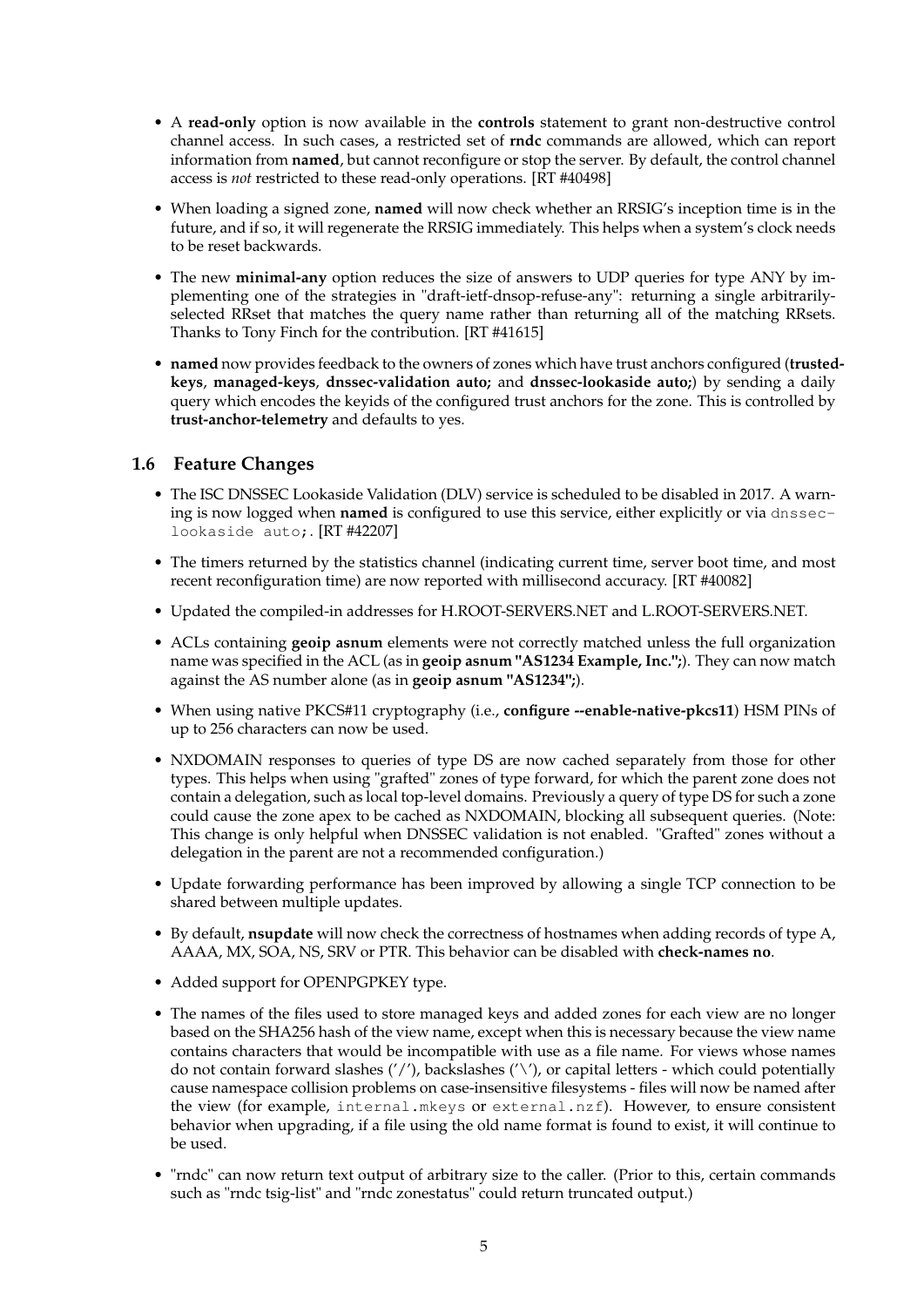- Errors reported when running **rndc addzone** (e.g., when a zone file cannot be loaded) have been clarified to make it easier to diagnose problems.
- When encountering an authoritative name server whose name is an alias pointing to another name, the resolver treats this as an error and skips to the next server. Previously this happened silently; now the error will be logged to the newly-created "cname" log category.
- If **named** is not configured to validate answers, then allow fallback to plain DNS on timeout even when we know the server supports EDNS. This will allow the server to potentially resolve signed queries when TCP is being blocked.
- Large inline-signing changes should be less disruptive. Signature generation is now done incrementally; the number of signatures to be generated in each quantum is controlled by "sig-signingsignatures number;". [RT #37927]
- The experimental SIT option (code point 65001) of BIND 9.10.0 through BIND 9.10.2 has been replaced with the COOKIE option (code point 10). It is no longer experimental, and is sent by default, by both **named** and **dig**.

The SIT-related named.conf options have been marked as obsolete, and are otherwise ignored.

- When **dig** receives a truncated (TC=1) response or a BADCOOKIE response code from a server, it will automatically retry the query using the server COOKIE that was returned by the server in its initial response. [RT #39047]
- Retrieving the local port range from net.ipv4.ip\_local\_port\_range on Linux is now supported.
- A new nsip-wait-recurse directive has been added to RPZ, specifying whether to look up unknown name server IP addresses and wait for a response before applying RPZ-NSIP rules. The default is **yes**. If set to **no**, **named** will only apply RPZ-NSIP rules to servers whose addresses are already cached. The addresses will be looked up in the background so the rule can be applied on subsequent queries. This improves performance when the cache is cold, at the cost of temporary imprecision in applying policy directives. [RT #35009]
- Within the response-policy option, it is now possible to configure RPZ rewrite logging on a per-zone basis using the log clause.
- The default preferred glue is now the address type of the transport the query was received over.
- On machines with 2 or more processors (CPU), the default value for the number of UDP listeners has been changed to the number of detected processors minus one.
- Zone transfers now use smaller message sizes to improve message compression. This results in reduced network usage.
- Added support for the AVC resource record type (Application Visibility and Control).

Changed **rndc reconfig** behavior so that newly added zones are loaded asynchronously and the loading does not block the server.

- **minimal-responses** now takes two new arguments: no-auth suppresses populating the authority section but not the additional section; no-auth-recursive does the same but only when answering recursive queries.
- At server startup time, the queues for processing notify and zone refresh queries are now processed in LIFO rather than FIFO order, to speed up loading of newly added zones. [RT #42825]
- When answering queries of type MX or SRV, TLSA records for the target name are now included in the additional section to speed up DANE processing. [RT #42894]
- **named** can now use the TCP Fast Open mechanism on the server side, if supported by the local operating system. [RT #42866]